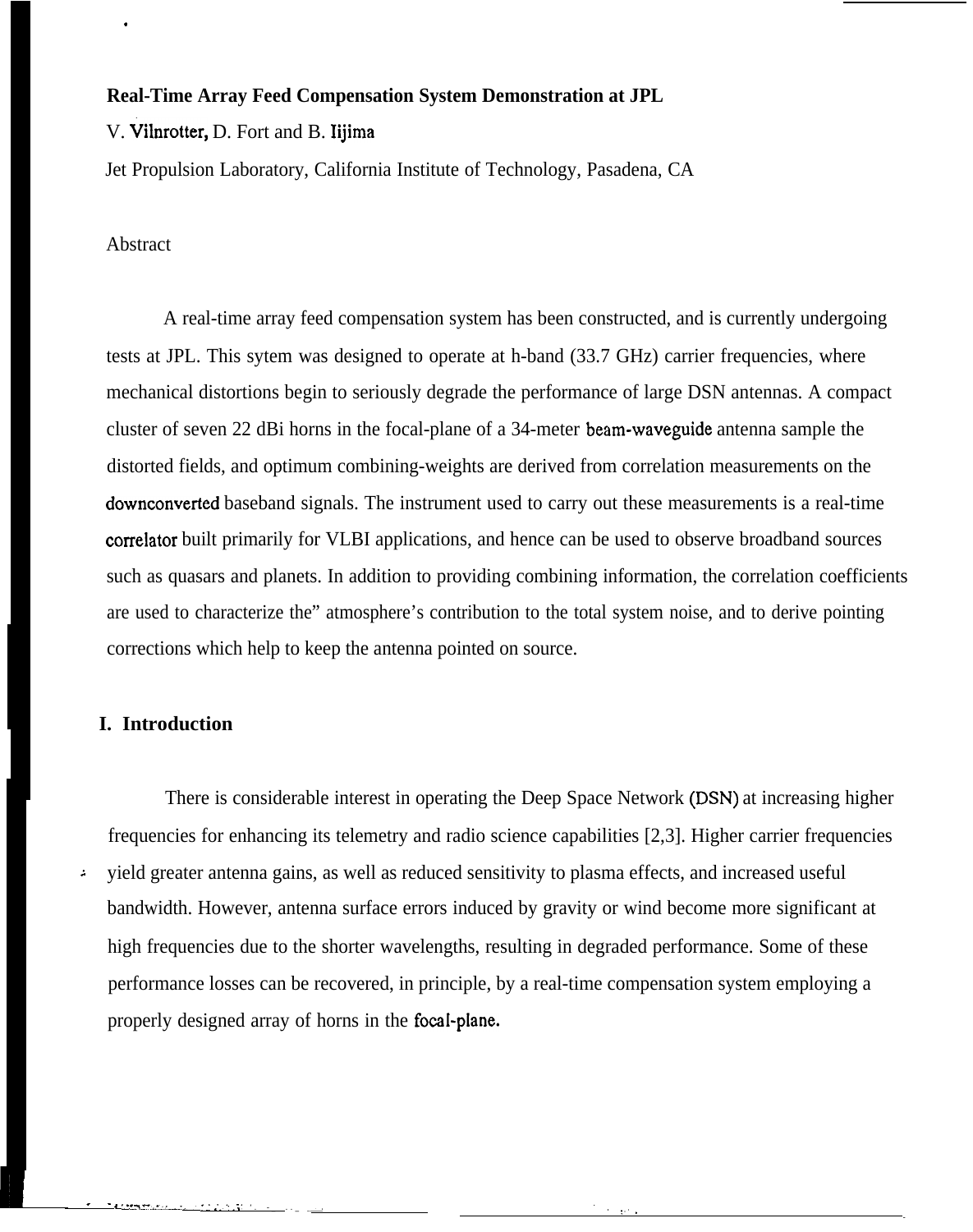A seven element Ka-band (33.7 GHz) focal-plane array feed compensation system has been constructed at JPL for the purpose of demonstrating recovery of signal-to-noise ratio (SNR) losses due to gravity and wind-induced deformations on large receiving antennas. Initially, concept demonstrations have taken place on a 34 meter beam-waveguide (BWG) antenna located at the Goldstone antenna facility of the Deep Space Network in California, but plans are to demonstrate the system on a 70 meter antenna as well in the near future. The feed array, along with the cryogenically cooled HEMT low-noise amplifiers and RF to IF downconverters, is located in the pedestal-room of the antenna; the VLBI video converters, real-time correlator and the digital combining system are located in the control room, some 300 meters away.

Antenna performance is often specified in terms of efficiency, which is defined as the ratio of output to incident signal powers. Loss in efficiency leads directly to comparable losses in SNR when observing radio sources or spacecraft. Elevation-dependent efficiency losses have been measured on several DSN antennas at IQ-band. The elevation dependence of the efficiency for two DSN antennas is shown in Fig. 1: the 34 meter antenna at DSS 13 loses 3 dB at zenith and over 2 dB below 20 degrees, while the 70 meter antenna 'at DSS 14 is virtually unusable above 75 or below 15 degrees.

A schematic diagram of the beam-waveguide antenna is shown in Fig. 2. The cassegrain focus, Fl, is transferred down the waveguide by means of parabolic and flat reflectors to a point eight meters above the pedestal-room floor. This second focal point, F2, corresponds to one of the foci of a rotatable ellipsoidal mirror: the feed array is located at the other focus, F3. By rotating the ellipsoid around the BWG axis, different receivers can be accessed.

A conceptual design of the surface compensation system is shown in Fig. 3. The received RF ' fields, consisting of both desired signal fields and unwanted background radiation, are concentrated onto an array of horns at the antenna's focal plane, here shown at the antenna's cassegrain focus. The received fields are converted to electrical signals, downconverted to baseband in-phase and quadrature samples, and processed digitally to extract the field parameters required for optimum combining. Finally, a weighted sum of samples from all of the channels is formed. If the weight estimates are accurate, the SNR of this combined channel exceeds that obtainable with any single receiving horn.

.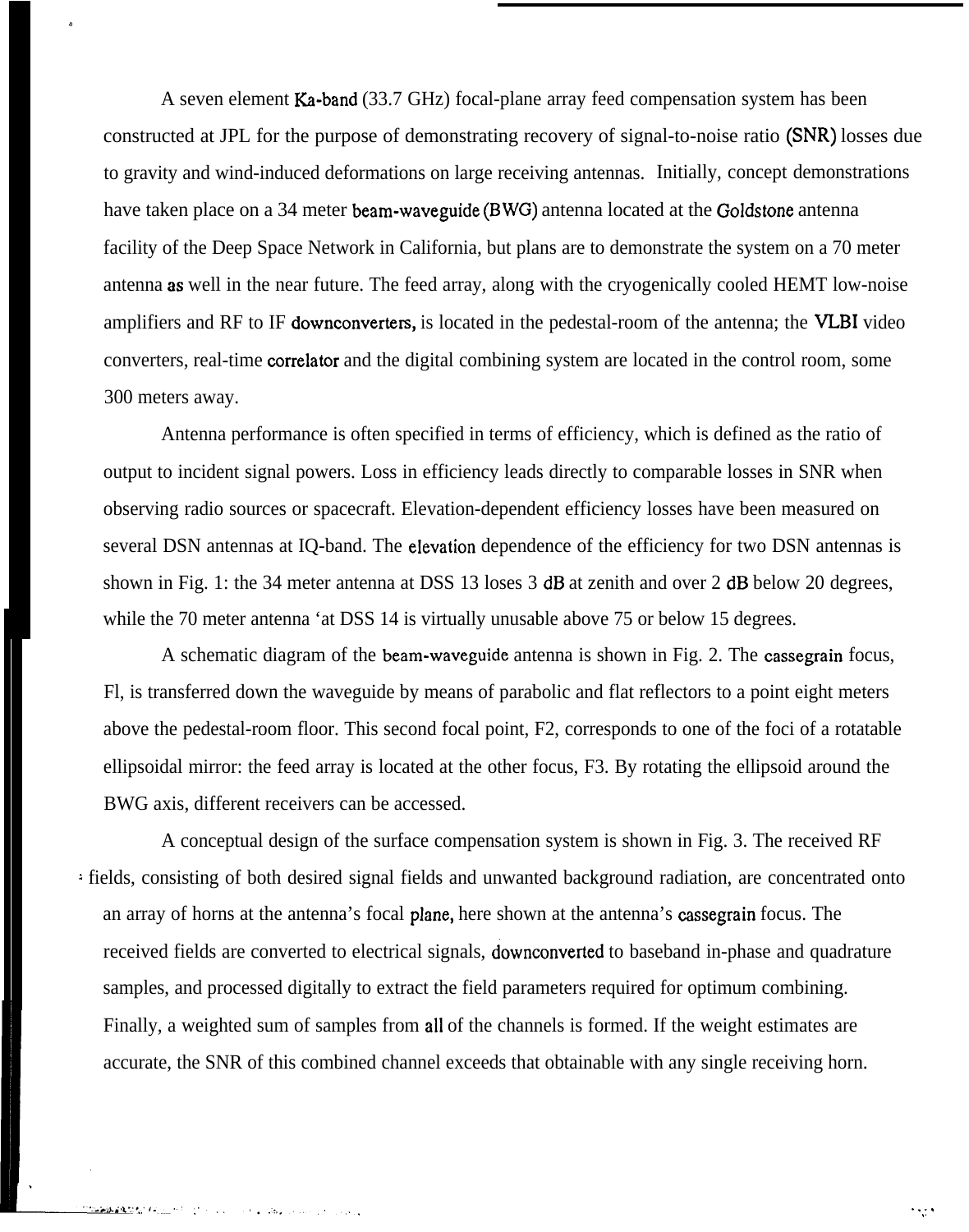In addition to providing compensation for gravitational deformation, an array of horns in the focal-plane can also be used to extract pointing information. The basic idea is to use the approximate Fourier tmasform relation between the aperture and focal-plane field distributions: the normal to the phase-surface of the RF field impinging on the aperture can be estimated by measuring the magnitude and phase of the signal in each horn, and performing a two-dimensional inverse Fourier transform. An algorithm based on this approach has been developed, and is undergoing tests.

Independent confirmation of experimental results is always desirable, particularly when new concepts or techniques are analyzed. In the context of the Array Feed Compensation system demonstration, the correlator can also be used to predict combiner performance, in addition to obtaining real-time weight estimates from the one-bit quantized bit-stream. Direct comparison of the predicted SNR with the measured SNR of the combined signal can be used to verify system performance. In the following sections a **simple** expression will be derived. for the SNR of the combined signal when accurate combining weights are available, and its implementation with recorded data will be described.

# **II. Optimum combining weights for independent noise**

Suppose the antenna points to a distant natural radio source (such as a planet or a quasar) which generates a broadband thermal signal, and that an independent noise waveform is added to each channel of the array. The received RF signal in the  $k$ -th channel may then be represented by

$$
r_k(t) = s_k(t) + n_k(t) \, \text{K} = 1, 2, \dots, K \tag{1a}
$$

with source signal and background noise components

 $\ddot{z}$ 

.<br>بر برای ای از ۱۳۸<del>۰ - ۱۳۸۰ - ۱۳۸۰ - ۱۳۸۰ - ۱۳۸۰ - ۱۳۸۰</del>

$$
s_k(t) = \sqrt{2}S_k \bigg[ a_c(t) \cos(\omega t + \theta_k) + a_s(t) \sin(\omega t + \theta_k) \bigg]
$$
 (1b)

$$
n_{k}(t) = \sqrt{2} \Big[ n_{ck}(t) \cos{(\omega t)} + n_{sk}(t) \sin{(\omega t)} \Big]
$$
 (1c)

,,

.,. , . . .

. ,,.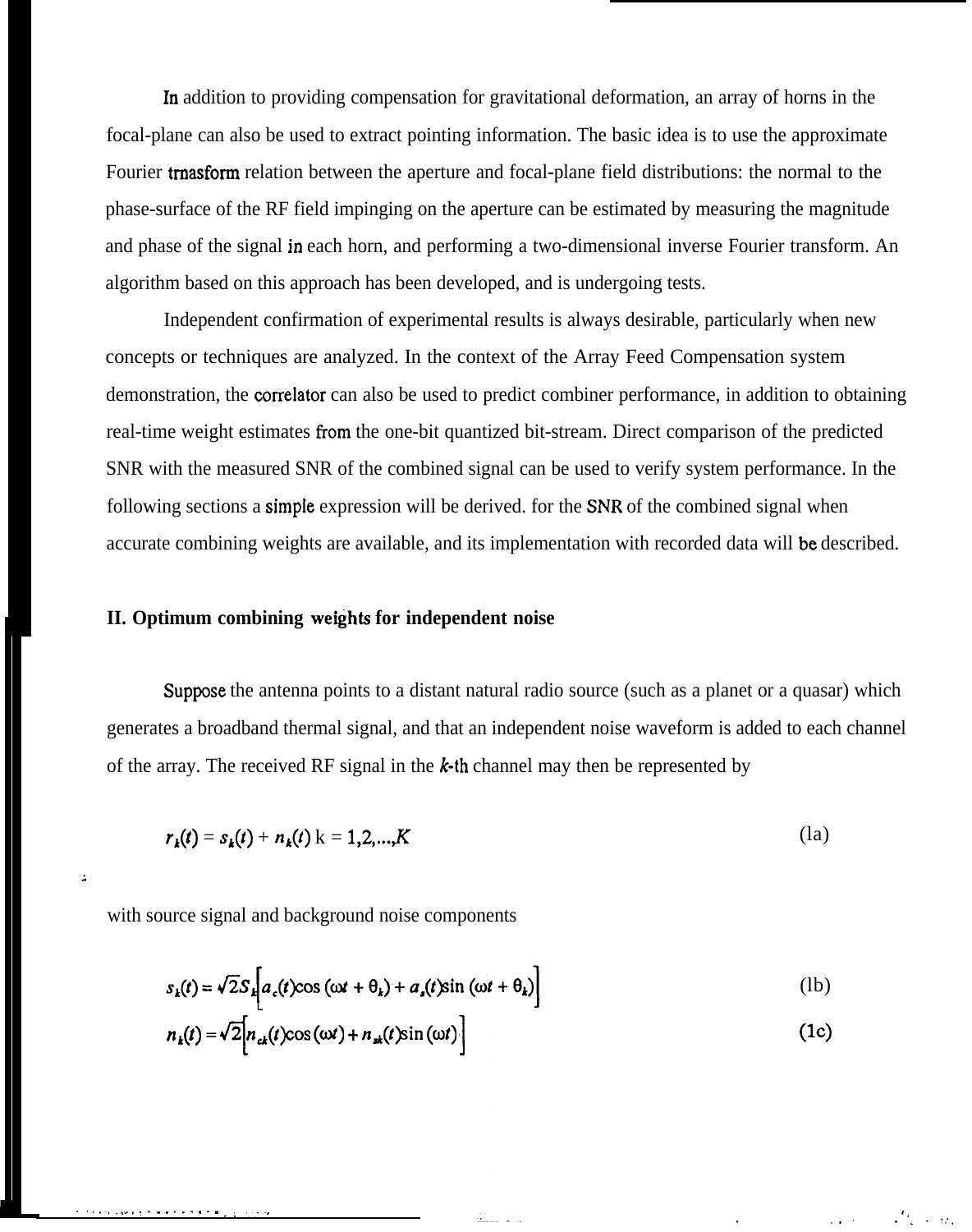where  $a_c(t)$  and  $a_s(t)$  are uncorrelated random processes representing the source signal, as are  $n_{c}(t)$  and  $n_{\mathbf{x}}(t)$  which represent the background noise. The bandwidth of these random processes are assumed to be narrow compared to the carrier frequency  $\omega$ : however, when downconverted to baseband, these processes are considered to be "broadband" signals. Since the source signals in the various channels differ from each other only in amplitude and phase (hence  $a_c(t)$  and  $a_s(t)$  are independent of k), the time-varying envelopes being identical, the random processes  $s_k(t)$  are correlated. The background noise processes will be assumed uncorrelated in the analysis, as these consist of noise generated within the receivers plus background radiation arriving from different directions in space. (Actually, correlation coefficients on the order of 0.01 are typical between the feeds, probably due to near-field atmospheric noise: this issue is currently being investigated.) Following baseband downconversion and sampling, the in-phase and quadrature samples may be represented "by the complex process

$$
\tilde{r}_k(i) = \tilde{s}_k(i) + \tilde{n}_k(i) \tag{2}
$$

where  $\bar{s}_k(i) = \bar{S}_k \tilde{a}(i)$ , and  $\bar{S}_k = S_k e^{i\theta_k}$ . Each component of the complex noise is independent with variance  $\sigma_k^2$ , but we shall assume that the real and imaginary components of  $\tilde{a}(i)$  have variance 1/2, so as not to introduce additional scaling. Thus the signal-to-noise ratio (SNR) of  $\tilde{r}_k(i)$  becomes  $S_k^2 / 2\sigma_k^2$ .

Let  $\tilde{w}_k$  be a complex constant, and form the sum

$$
\tilde{z}(i) = \sum_{k=1}^{K} \tilde{r}_k(i)\tilde{w}_k
$$
 (3)

; **<sup>K</sup>** where  $\tilde{z}(i)$  is the weighted sum. With  $\tilde{s}_c(i) = \sum \tilde{s}_k(i)\tilde{w}_k$  denoting the combined source signal component, the SNR of the combined sequence can be defined as

$$
SNR_c = \left\langle \left| \tilde{s}_c(i) \right|^2 \right\rangle / \text{var} \left\langle \sum_{k=1}^K \tilde{w}_k \tilde{n}_k(i) \right\rangle \tag{4}
$$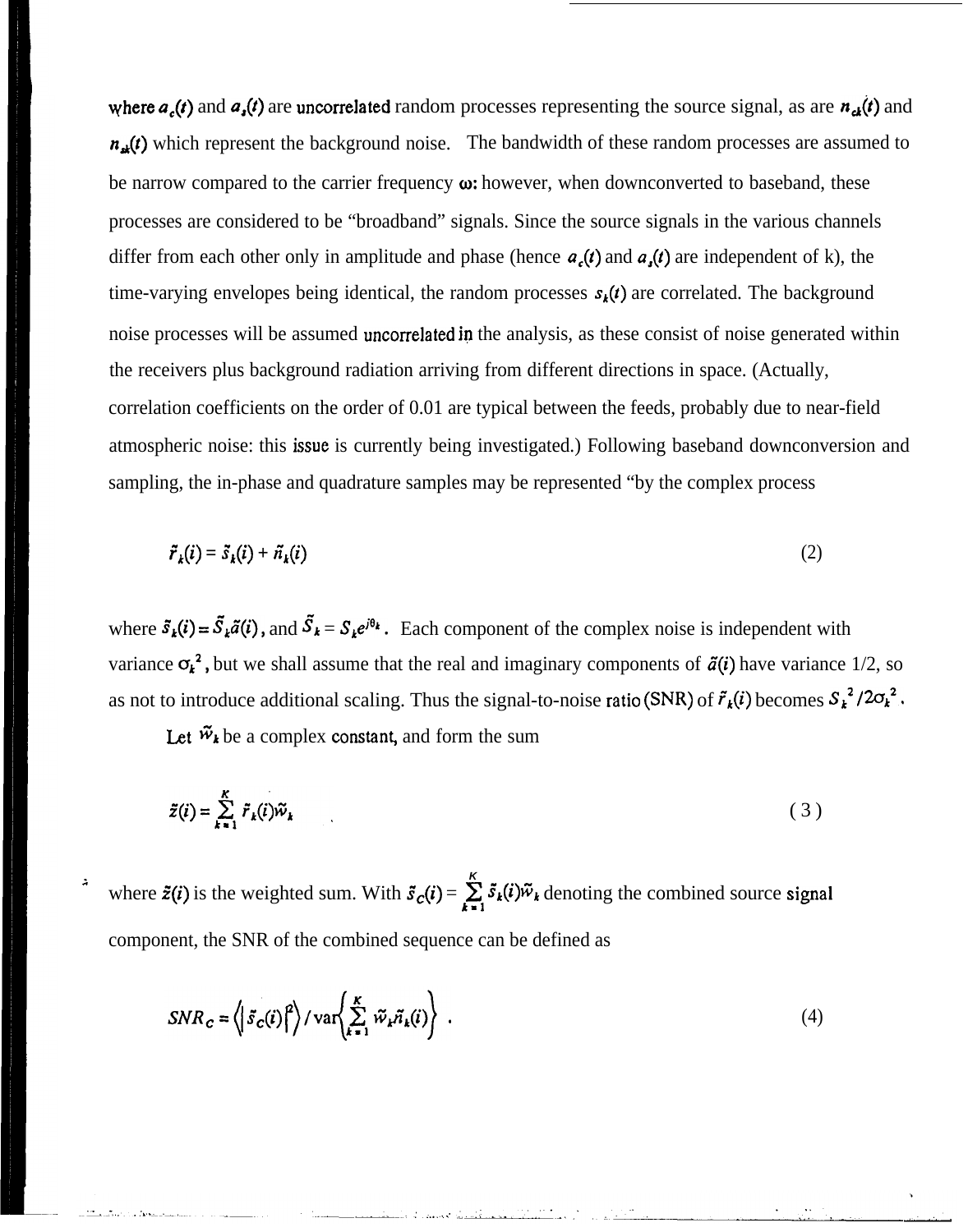where the **numerator** is the expected value of the magnitude squared of the combined signal, and the denominator is just the variance of the weighted noise sum. As shown in references [2,3], the SNR of  $\zeta(i)$  is maximized when the complex weights  $\{\tilde{w}_k\}$  are selected according to the formula

$$
\widetilde{w}_k = \widetilde{S}_k^* / 2\sigma_k^2 \,. \tag{5}
$$

 $(*$  denotes complex conjugate.) Substituting these complex combining weights into equation (4) yields

$$
SNR_{c} = \frac{\left|\sum_{k=1}^{K} \tilde{S}_{k} \tilde{w}_{k}\right|^{2}}{\sum_{k=1}^{K} 2 |\tilde{w}_{k}|^{2} |\sigma_{k}|^{2}} = \sum_{k=1}^{K} S_{k}^{2} / 2 \sigma_{k}^{2}
$$
(6)

Thus, the SNR of the combined sequence is equal to the sum of the individual channel SNRS when optimum combining weights are used. The problem is that the optimum weights are not known *a priori,* hence must be estimated: in the presence of noise, these estimates are always subject to error.

The expression for optimum combining weights for a continuous wave source is very similar to the natural radio source case. The continuous wave signal in each of the feeds can be written as

)

$$
s_k(t) = \sqrt{2} S_k \cos \left[ \phi_{\text{cv}}(t) + \theta_k \right] \tag{7}
$$

where  $\phi_{\text{cav}}(t)$  is the RF signal phase. Following baseband downconversion and sampling, the in-phase and quadrature samples of the continuous wave signal may be represented by the complex process  $\tilde{s}_k(i) = \tilde{S}_k e^{i\phi_{\theta k}}$  where  $\tilde{S}_k = S_k e^{i\theta_k}$  and  $\phi_{BB}(t)$  is the baseband signal phase. With these definitions, eqs. (2) through (6) apply in the continuous wave case, as well as the natural radio source case.

# **III. Array feed combining demonstration setup**

~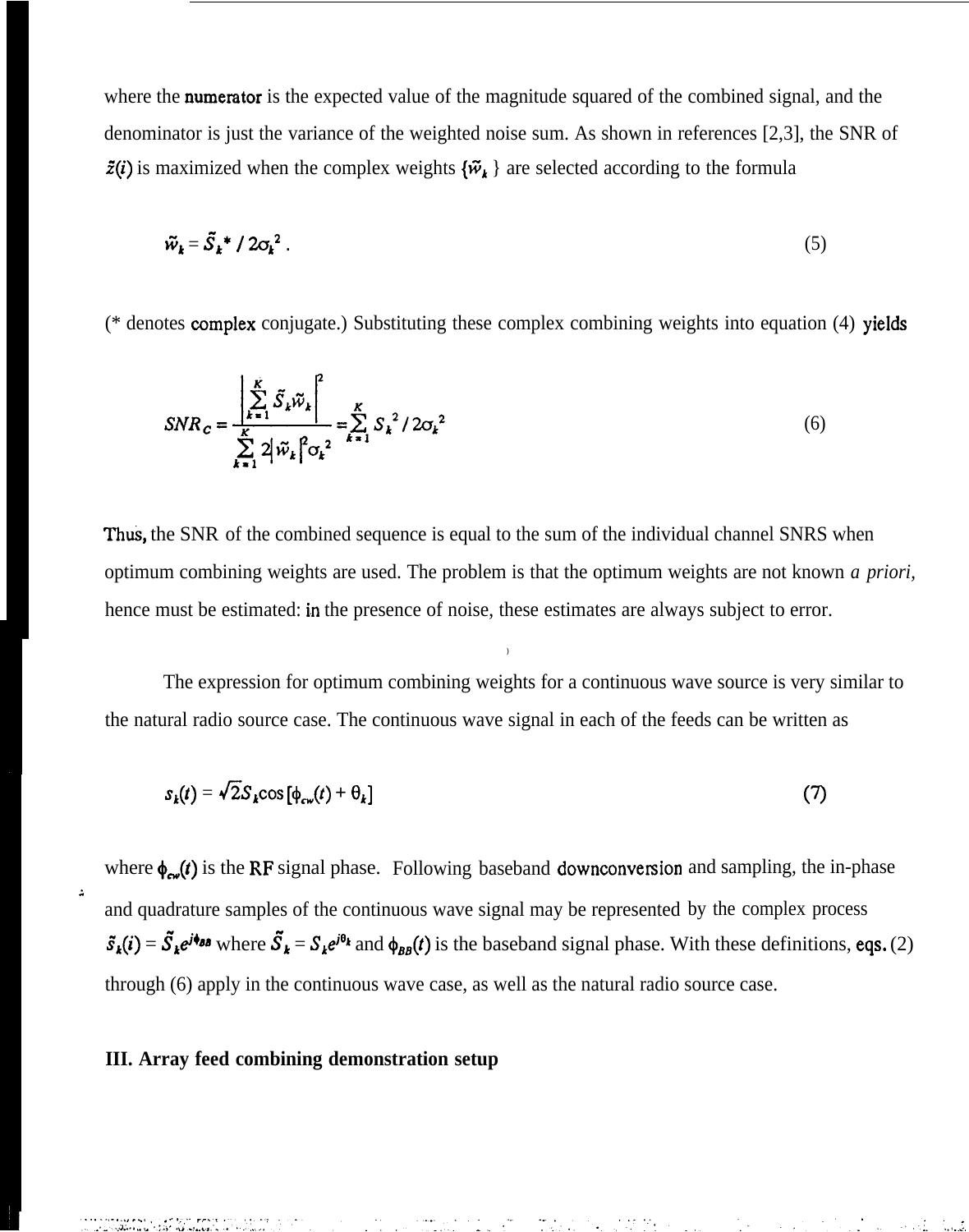A schematic of the array feed combining demonstration is shown in Figure 4. The signals from the 7 feeds are sent to the DSS 13 control room after downconversion to IF. (Typically, the IF frequency is in the 250-300 MHz range.) Each of the seven IFs is split into two signals, with one signal fed directly into the Mark III VLBI data-acquisition terminal (Mark III DAT), where it is downconverted to baseband. The second signal goes into a "trombone" before being downconverted to baseband. The trombone is a waveguide whose length can be adjusted so that at IF a narrowband signal passing through it is 90 degrees out of phase from the direct signal, giving rise to in-phase (I) and quadrature (Q) baseband signals for each of the 7 feeds. After downconversion, the baseband signals are sent to the Digital Signal Processor subsystem (DSP) for combining, and also to RTB2 where the combining weights are produced. The baseband signals are sampled at the Nyquist rate and single-bit quantized by the formatter of the Mark III DAT before being sent to RTB2. In the broadband signal case, the IF signal from the central feed is divided again and downconverted using a heterodyne frequency 10 kHz less than that used for the other 14 signals, and this frequency-offset signal is also sent to RTB2. (The reason for the 10 kHz offset is to ensure that both correlated signal amplitude and phase shift can be '. extracted from the correlation product. See Section IV.) Finally, RTB2 produces complex combining weights which are sent to the DSP where the 14 baseband signals are combined.

The real-time correlator is being used for two purposes: (1) to compute combining weights and pointing coefficients in real-time, and (2) to compute the SNR for the optimally combined array feed signal. The computation of the optimally combined SNR is performed off line. The computation of the combining weights is described in Section IV. The computation of the predicted optimally combined , SNR is described in Section V,

#### **IV. Computing the combining weights**

. . .

The computation of the combining weights will be discussed for two signal types: for a continuous wave signal, such as a spacecraft carrier wave, and for a broadband noise source.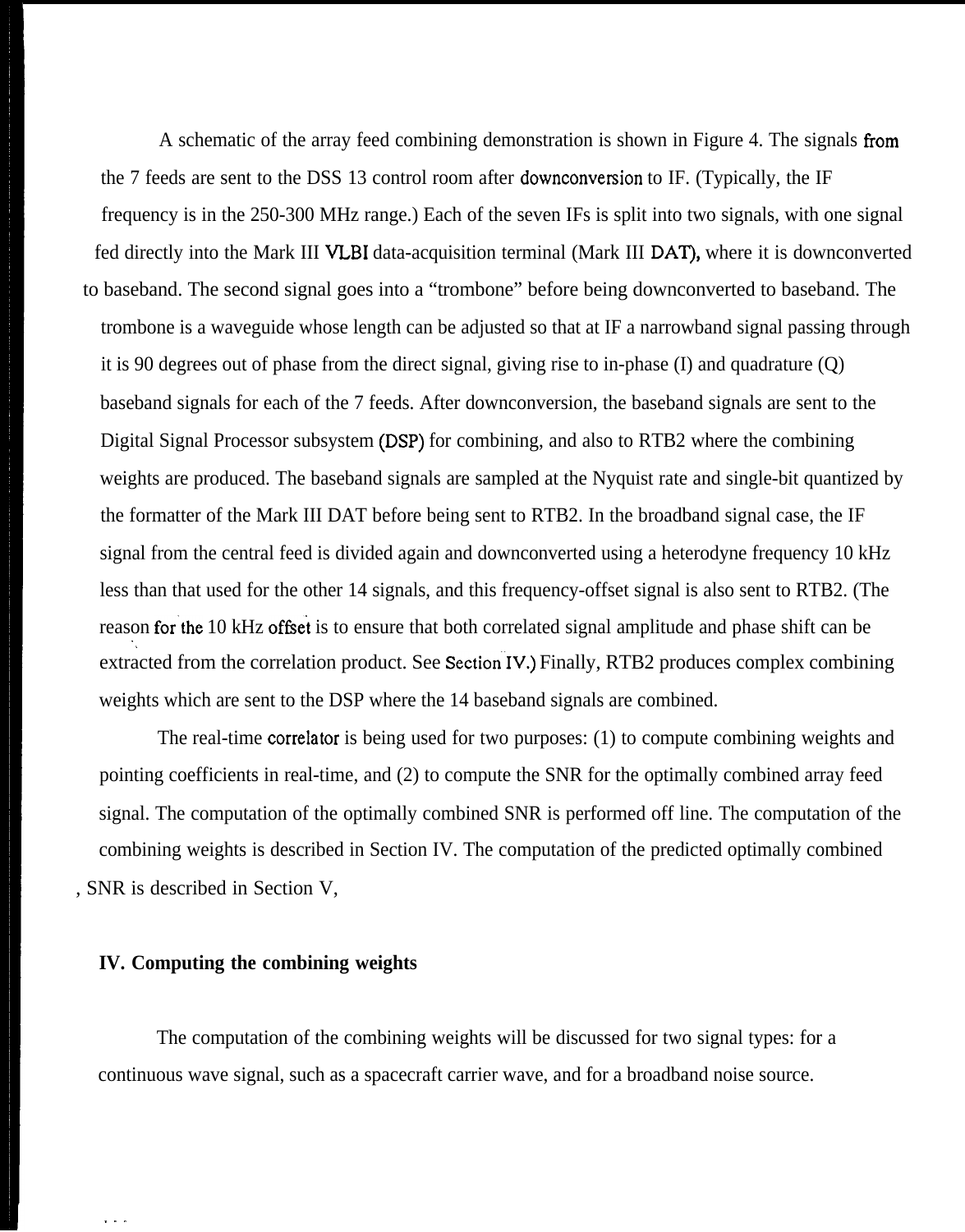RTB2 has two primary functions: (1) cross-correlating pairs of signal bitstreams, and (2) extracting tones (approximately sinusoidal signals) from individual signal **bitstreams.** In the **cross**correlation process, pairs of signal bitstreams are multiplied together with a complex sinusoid and integrated. In the tone extraction process, individua 1 signal bitstreams are multiplied by complex sinusoids and integrated. When weights are computed for a spacecraft carrier wave, tone extraction is used. When weights are computed for a broadband noise source, cross-correlation is used.

## **Computing combining weights for a continuous wave source**

The phase and signal strengths in each of the 7 feeds can be obtained by correlating a model sinusoid both in-phase and quadrature with the signal from each of the 7 feeds, yielding the 7 complex (in-phase and quadrature) correlation sums  $\rho_k$ . The combining weights can be written as [1]

The combining weights can be written as [1]  
\n
$$
\tilde{w}_{k} = \frac{\rho_{k}^{*} - \rho_{1}}{|\rho_{1}|^{2}} \sqrt{\frac{P_{n1}}{P_{nk}}}
$$
\n
$$
k = 1...7.
$$
\n(8)

where  $P_{nk}$  is the noise power in the k-th channel. The overall phase and magnitude of the combining weights for the 7 feeds have been chosen so that feed number 1 has weight 1: this renders the weights dimensionless. In practice, the feeds have nearly identical noise power, so the last factor is typically ignored.

#### **Computing combining weights for a broadband noise source**

Computation of combining weights for an unresolved far-field broadband noise source is somewhat more complicated than for the continuous wave case. (Following is a condensed discussion of the combining weight computation. For a more complete discussion, see Ref. 1.) The signal from the central feed is correlated against the signals from the outer feeds in order to measure the relative phase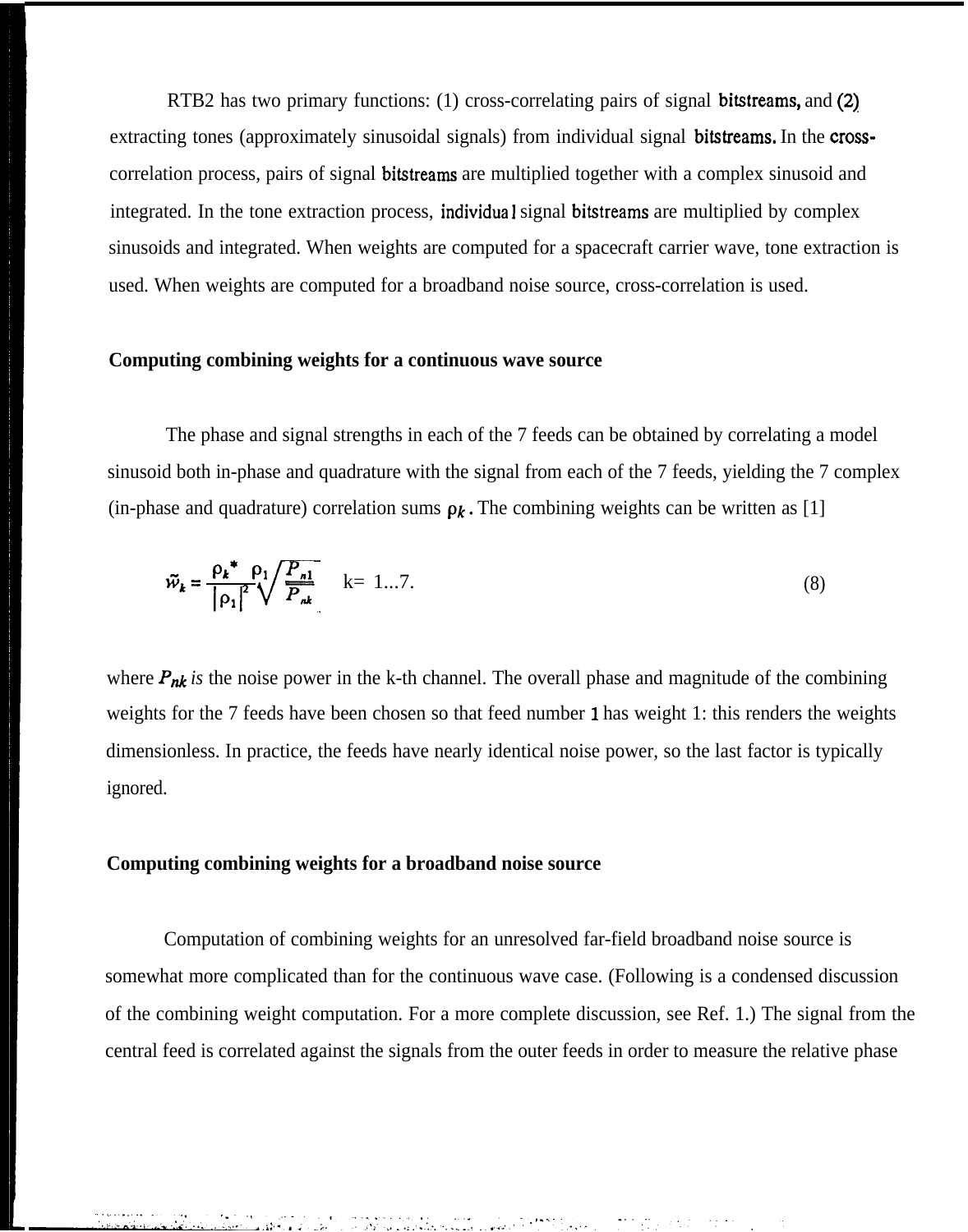and source signal strength of each of the 7 feeds. So that both phase and signal amplitude can be measured, the version of the central feed signal heterodyned with a frequency offset of 10 kHz (as described in Section III) is correlated with each of the 7 feed signals: the product of the frequency-offset central feed signal with another feed signal will contain a 10 kHz sinusoid with amplitude proportional to the product of the signal strengths in the central feed and the other feed, and phase lag that is the relative phase between the two feeds. The 7 product signals are each correlated with a 10 kHz sinusoid both in-phase and quadrature yielding the 7 complex correlation sums  $\rho_k$ .

The correlation sums would directly give the relative signal strength and phase of the seven feeds except for two complications: (1) The background noise signals in the 7 feeds are correlated with each other (primarily due to common near-field atmospheric' thermal radiation) and thus contribute to the cross-correlation phase and amplitude. And (2) the correlation sums give information about the relative source signal strengths of the outer feeds but not of the outer feeds relative to the center feed. The first problem is resolved by subtracting correlation sums measured slightly off-source from the on-source correlation sums to give calibrated correlation sums  $\rho_k$ <sup>cal</sup>. The second problem is resolved by measuring the central feed power on- and slightly off-source with a radiometer to get the SNR in the central feed.

Combining this with measurements of the central feed SNR and noise voltage measurements, one can compute the combining weights

$$
\tilde{w}_{k} = \frac{\rho_{k}^{cal} * \rho_{1}}{|\rho_{k}^{cal} \rho_{1}|} \sqrt{\frac{P_{sk}/P_{nk}}{P_{n1}/P_{n1}}} \sqrt{\frac{P_{nl}}{P_{nk}}} \quad k = 1...7
$$
\n(9)

where the SNR in outer feed *k is* computed from

$$
\frac{P_{ik}}{P_{nk}} = \frac{\frac{P_{T1}(\pi)}{P_{i1}(\pi)}^{2} \left( |\rho_k^{cal}|^2 - 2\sigma_c^2 \right)}{1 - \frac{P_{T1}(\pi)}{P_{i1}(\pi)}^{2} \left( |\rho_k^{cal}|^2 - 2\sigma_c^2 \right)} \quad k = 2...7
$$
\n(10)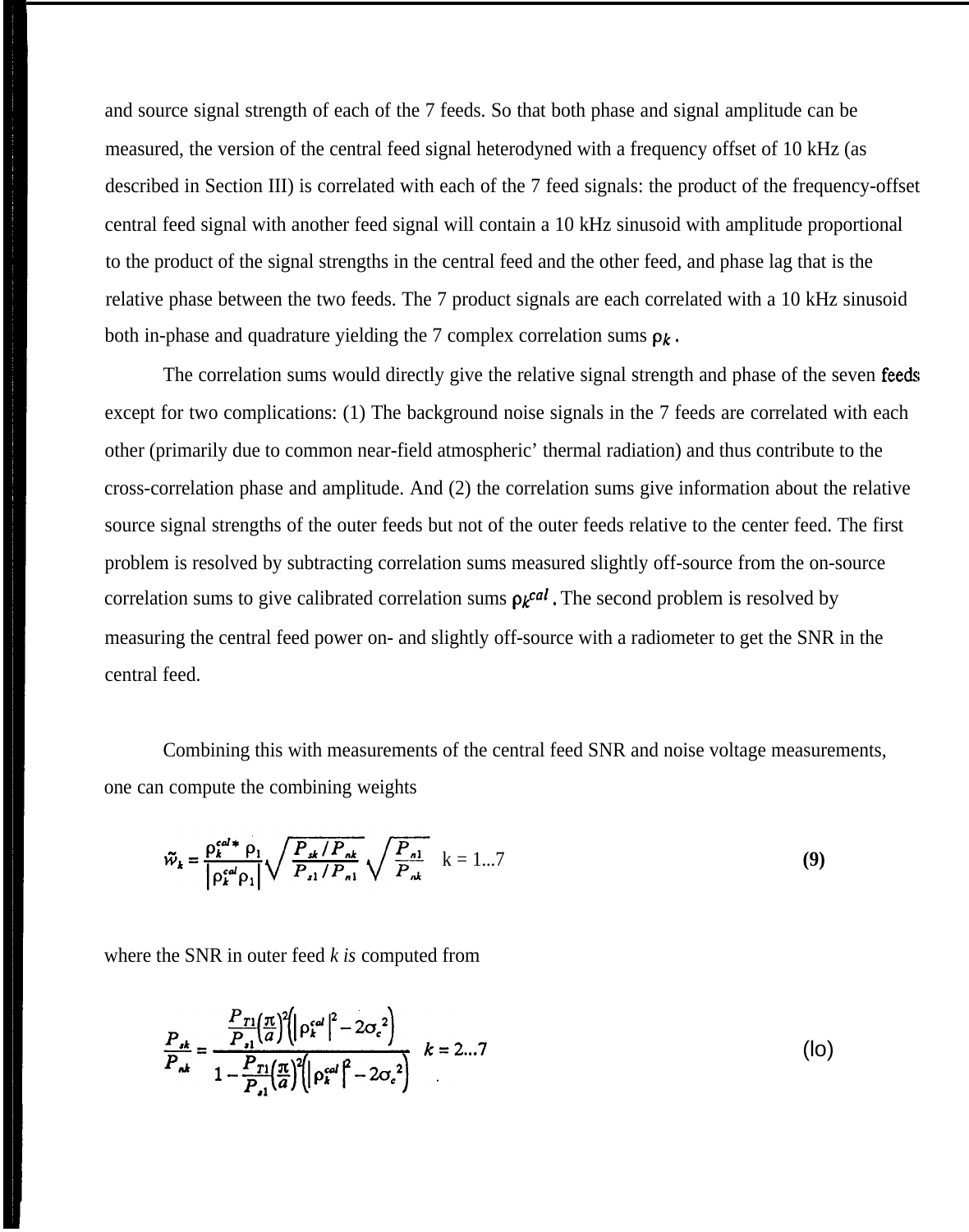and where  $\sigma_c^2$  is a correlation sum error, negligible for a strong source, which is subtracted to remove a positive bias on the square magnitude  $p_i^{cd}$ . The overall magnitude and phase of the weights have been chosen to set  $\tilde{w}_1$  equal to one. In practice, the feeds have nearly identical noise power, so that the last factor in eq. (9) is typically ignored,

# **V. Computation of optimal combined SNR**

In eq. (6) it is shown that when the optimal weights are used, the SNR for the combined signal is the sum of the individual feed SNRS. By combining the direct radiometric measurement of the central feed SNR and the calibrated correlation sums  $\rho_{\mathbf{k}}^{\mathbf{c}d}$  one can compute the combined SNR expected for optimal weighting. Correlation sums were written to a post-correlation record file and processed off-line to produce this combined SNR.

The above computations have been carried out for a Jupiter boresight track on 1993 DOY 335 using the 34 m antenna at DSS-13. Plotted in Figure 5 are the central feed SNR and the optimal combined SNR (the sum of the central feed SNR plus the six ring feed SNRS as computed from eq. (10)). Also plotted are modifications to the SNR plot, eliminating the effects of elevation dependent noise power, and elevation dependent signal attenuation.

The elevation dependence in the noise power was obtained directly from the off-source power measurements. The elevation-dependent signal loss was estimated using station weather data (temperature, pressure and humidity) during the track, computing a zenith attenuation coefficient, and applying this value to an atmospheric loss model. Note that even at 42.5 degrees elevation the SNR of the combined channels (SNR<sub>C</sub>) exceeds that of the central channel (SNR<sub>1</sub>) by about 0.5 dB. (SNR<sub>1</sub> has been effectively "smoothed" on a greater time scale than the  $SNR<sub>C</sub>$  curve.) The corrected combined signal-to-noise ratio  $SNR<sub>C</sub>**$  decreases by only 0,54 dB at low elevations while the corrected central channel loses about 1,12 dB of SNR at 9°, (This 34 m antenna is actually much better at Ka-band than the 70 m antennas used by the DSN, which suffer as much as 5 dB SNR loss over the same elevation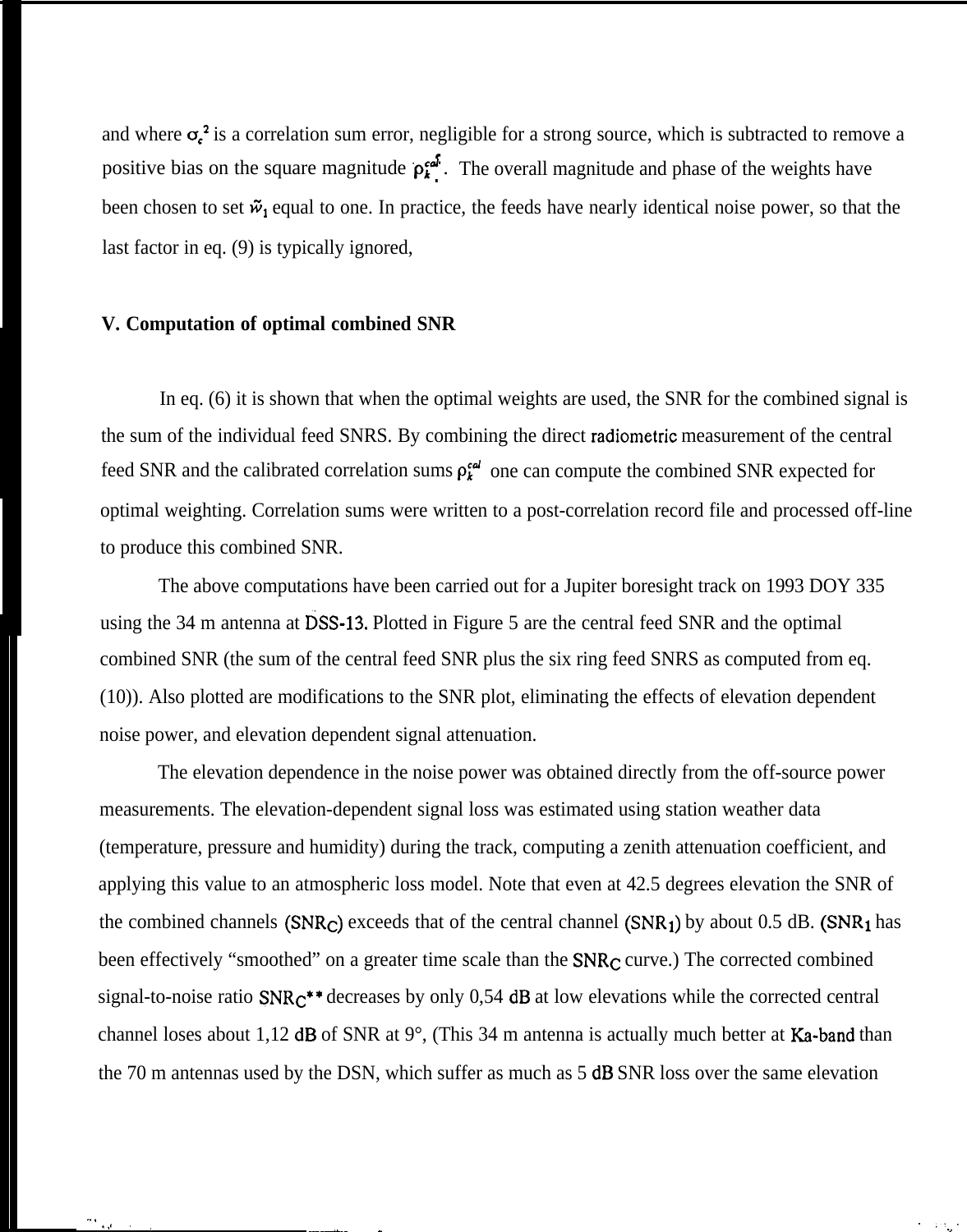range [7]: hence, much greater SNR recovery can also be expected for a 70 m antenna.) Thus combining tends to provide uniform SNR over a range of elevations.

# **VI. Measured combining gain**

.

The combining gain relative to the central channel has been measured, using combining weights estimated by RTB2 in real time. The digital combiner received the complex weights from RTB2, multiplied each sample by the appropriate combining weight for that (complex) channel, and summed the resulting samples. Power estimates were made for both the combined and central channels, and the results stored for comparison. The procedure for obtaining the combining gain consisted of 3 steps: first, the antenna was pointed slightly off-source (85 mdeg) and an estimate of the noise correlation vector obtained. Next, the antenna was pointed on-source and combining weights were estimated by subtracting the noise correlation estimate from the on-source coefficients. These corrected combining weights were used during data-gathering, which consisted of combined and central channel power 'measurements first on-source and then off. The reason for using the same combining weights both on and off-source is to keep the combined noise power constant, enabling a simple measurement of the combined signal power: otherwise, most of the change between on and off-source powers would be due to the weighted noise power rather than the signal.

The above data-gathering procedure was applied to a Venus track on March 4, 1993. Efficiency curves for the central and combined channels, corrected for atmospheric losses, are shown in Fig. 6 over an elevation range of 10 to 30 degrees. The combiner was sampling the complex baseband signals, limited to 200 kHz bandwidth, at ,635 kilo-samples per second. The effective integration time for the power measurements was about 0.25 seconds. Although the array feed was not optimally aligned at that time (so that the peak efficiency of the central channel was somewhat low), combining gains of 0.5 to 1.5 dB were measured. After accurate alignment and calibration of the entire front end is completed, these measurements will be repeated using various Ka-band radio sources to better characterize the performance of the combining system.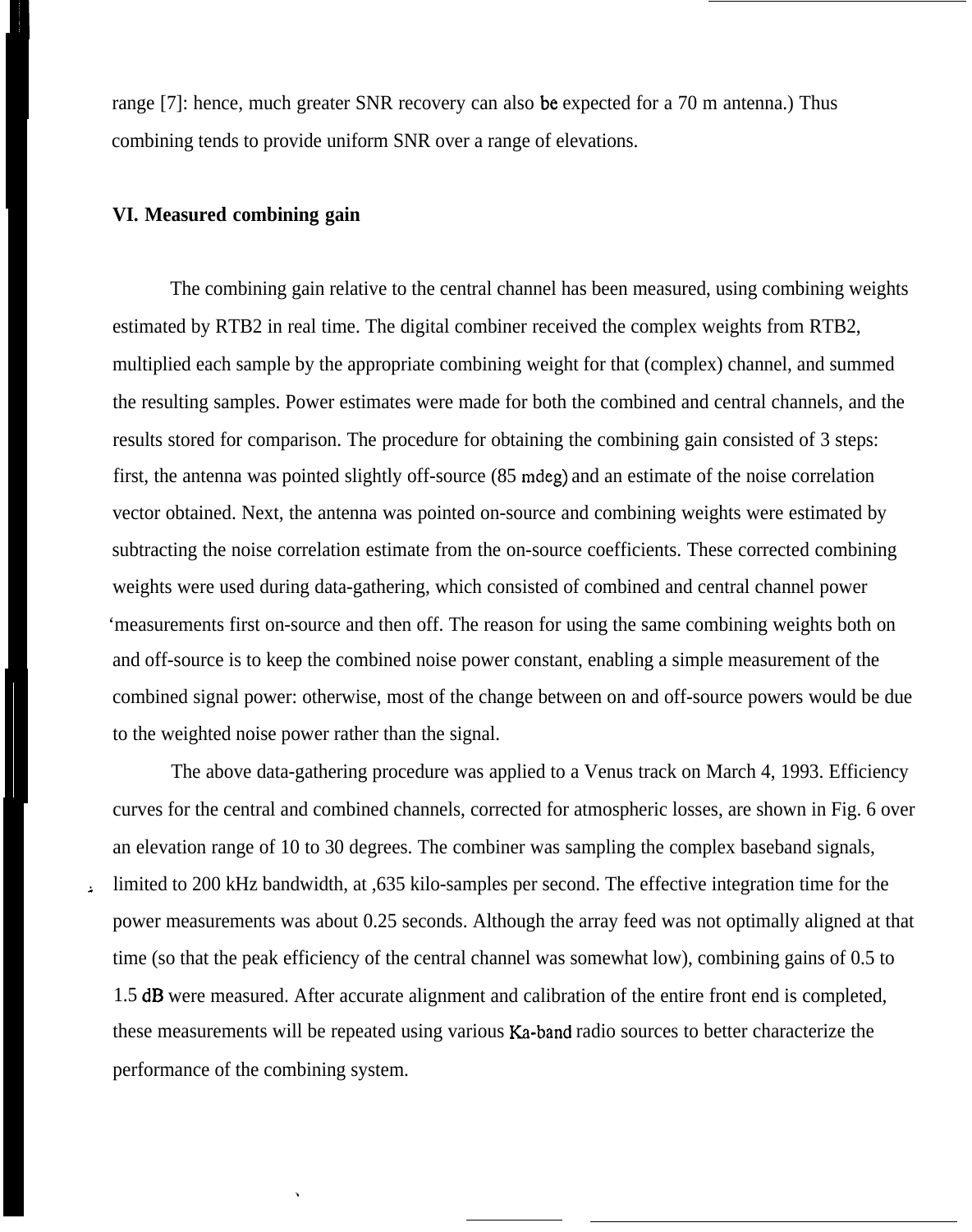### **VII. Array Feed tracking algorithm**

A focal-plane array can also be used to derive pointing error information from the received fields. The idea is to view the signal parameter estimates from each horn as samples of the focal-plane field. Then, making use of the inverse Fourier transform relation between the aperture and focal planes, these samples are used to obtain an approximation to the aperture-plane field distribution. The normaI to the phase-plane near the center of the aperture is used to estimate the direction-of-arrival of the signal (a block diagram of the estimator structure is shown in Fig. 7a). In the absence of additive noise, this algorithm obtains accurate estimates of pointing-error over a six millidegree range, as shown in Fig. 7b. This performance curve was obtained using simulated focal-plane field distributions.

The digital tracking algorithm (DTA) was also tested in the field, using Jupiter as the source. The results of this experiment are shown in Fig. 8. The initial pointing error was reduced to less than one millidegree by means of a boresighting algorithm. Then, when exactly on-source, the DTA made estimates of the pointing error. These estimates were recorded, and displayed in Fig. 8 as clusters of circles near the origin. With 4 second integration, the RMS scatter is about 0.5 mdeg, which is perfectly adequate for an antenna with a 17 mdeg beamwidth. Similar performance was obtained when 4 mdeg errors were introduced into the antenna pointing. The slight rotation in these clusters is attributed to an error in the de-rotation algorithm, which attempts to remove the relative rotation between the antenna and array feed coordinate systems introduced by the beam waveguide.

# **VIII. Summary and conclusions**

A technique has been described for estimating the optimum combining weights for the Array Feed Compensation system, both for received tones and broadband signals, observed in the presence of additive noise. In the derivation of the optimum combining weights, the noise components in the various channels were assumed to be independent even though correlations on the order of one percent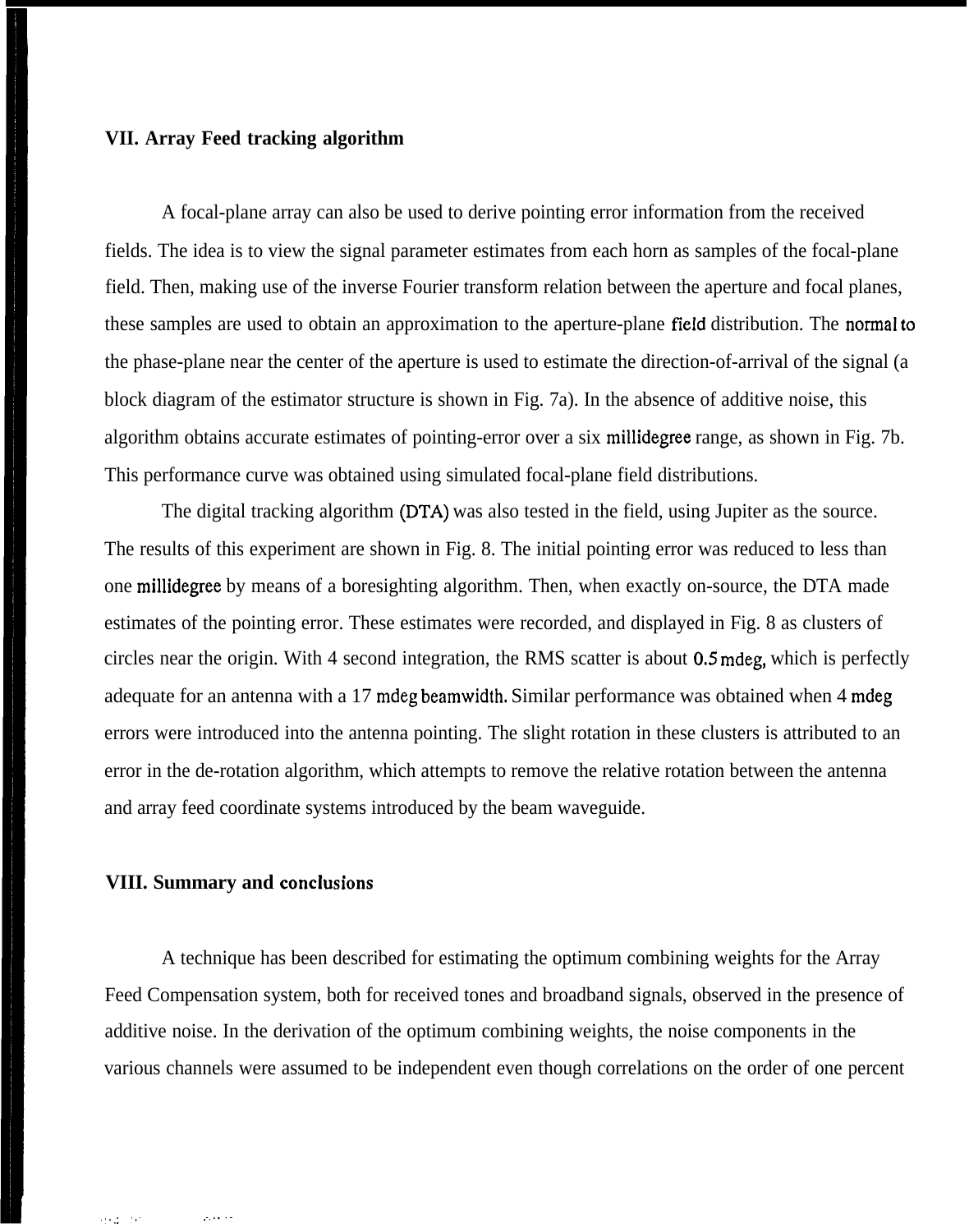are routinely observed. These low-level correlations are believed to be primarily due to near-field atmospheric radiation. Although noise correlations of such small magnitude are not expected to affect the SNR of the weighted sum, their presence could introduce a large error into the weight estimates, , particularly when weak broadband sources are observed. Therefore, the noise correlations are measured slightly off-source, and subtracted from  $\rho_k$  before computing the combining weights. The combining weights thus obtained. can then be used for combining the signals from all of the feeds. Modifications to the combining weights to account for noise correlations are currently being examined.

The ability to compute channel SNRS based on the correlation coefficients is useful for estimating the SNR of the combined signal, which is simply the sum of the channel SNRS when accurate combining weights are available. (If the combining weights are in error, a loss in combined SNR will occur.) The above procedure has been carried out for a Jupiter track, from which we conclude that on the 34 m antenna at DSS-13 the combined channel loses only 0.54 dB in efficiency as the elevation varies from 43 degrees down to 9 degrees, after correction for elevation-dependent losses. This result confirms the ability of the Array Feed Combining system to improve the efficiency response of large DSN antennas. The technique will be applied to subsequent tracks, in order to accumulate data on combiner performance with a variety of sources under various conditions.

An additional advantage of the focal-plane array feed approach is that pointing information can also be extracted from the real-time signal parameter estimates, without the need for additional dedicated hardware. A simple algorithm has been installed at the station, and is currently being evaluated in an open-loop configuration. After these tests are complete, the error estimates will be fed back to the antenna controller, and closed-loop test will begin. An interesting question that remains to be addressed is the effect of surface distortions on the performance of the pointing algorithm at high or low elevations, and in the presence of wind,

. . . . . **.!**

#### **References**

.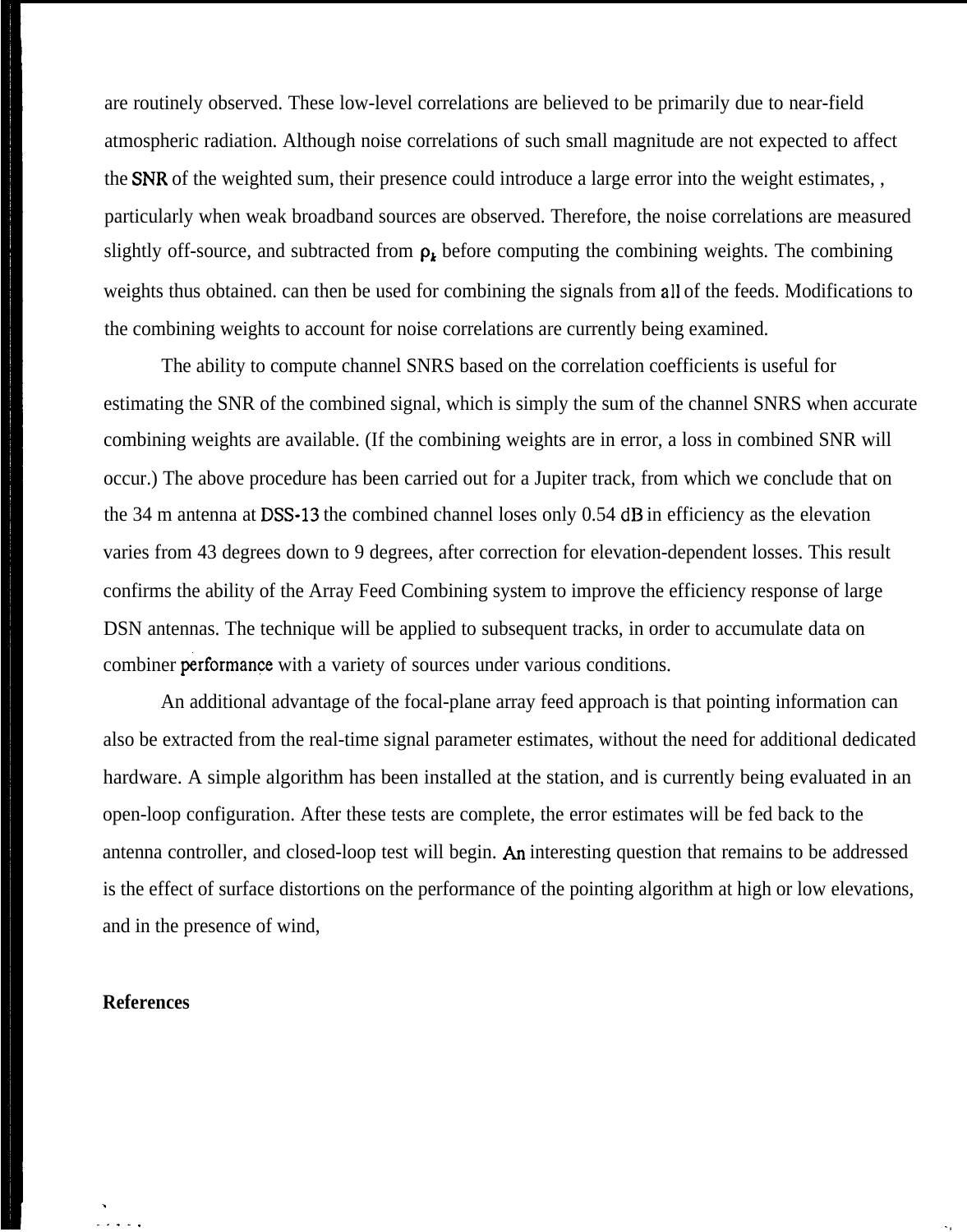[1] B. Iijima, D. Fort, and V. Vilnrott" Correlator Data Analysis for the Array Feed Compensation System," *Telecommunications and Data Acquisition Progress Report 42-117, vol. January-March 1994,* Jet Propulsion Laboratory, Pasadena, California, in press.

[2] V. A Vilnrotter, E. R. Rodemich, and S. J. Dolinar, Jr., "Real-Time Combining of Residual Carrier Array Signals Using ML Weight Estimates," IEEE Transactions on *Communications*, vol. 40, no. 3, pp. 604-615, March 1992.

[3] V. A. Vilnrotter and E. R. Rodemich, "A Digital Combining-Weight Estimation Algorithm for Broadband Sources With the Array Feed Compensation System," *Telecommunications and Data Acquisitwn Progress Report 42-116, vol. October-December 1993,* Jet Propulsion Laboratory, Pasadena, California, pp. X-X, February 15, 1994.

[4] C. Edwards, D. Rogstad, D. Fort, L. White, and B. Iijima, "The Goldstone Real-Time Connected Element Interferometer," *TDA Progress Report 42-110, vol. April-June 1992*, Jet Propulsion Laboratory, Pasadena, California, pp. 52-62, August 15, 1992.

[5] J. B. Thomas, "The Tone Generator and Phase Calibration in VLBI Measurements," *DSN Progress Report 42-44, January and February 1978, April 15, 1978, pp. 63-74.* 

[6] J. B. Thomas, "Interferometry Theory for the Block II Processor," JPL Publication 87-29, Jet Propulsion Laboratory, Pasadena, California, October, 1987.

[7] M. Gatti, et al, "32-GHz Performance of the DSS-14 70-Meter Antenna: 1989 Configuration," *TDA Progress Report 42-99,* Jet Propulsion Laboratory, Pasadena, California, pp. 206-219, November 15, 1989.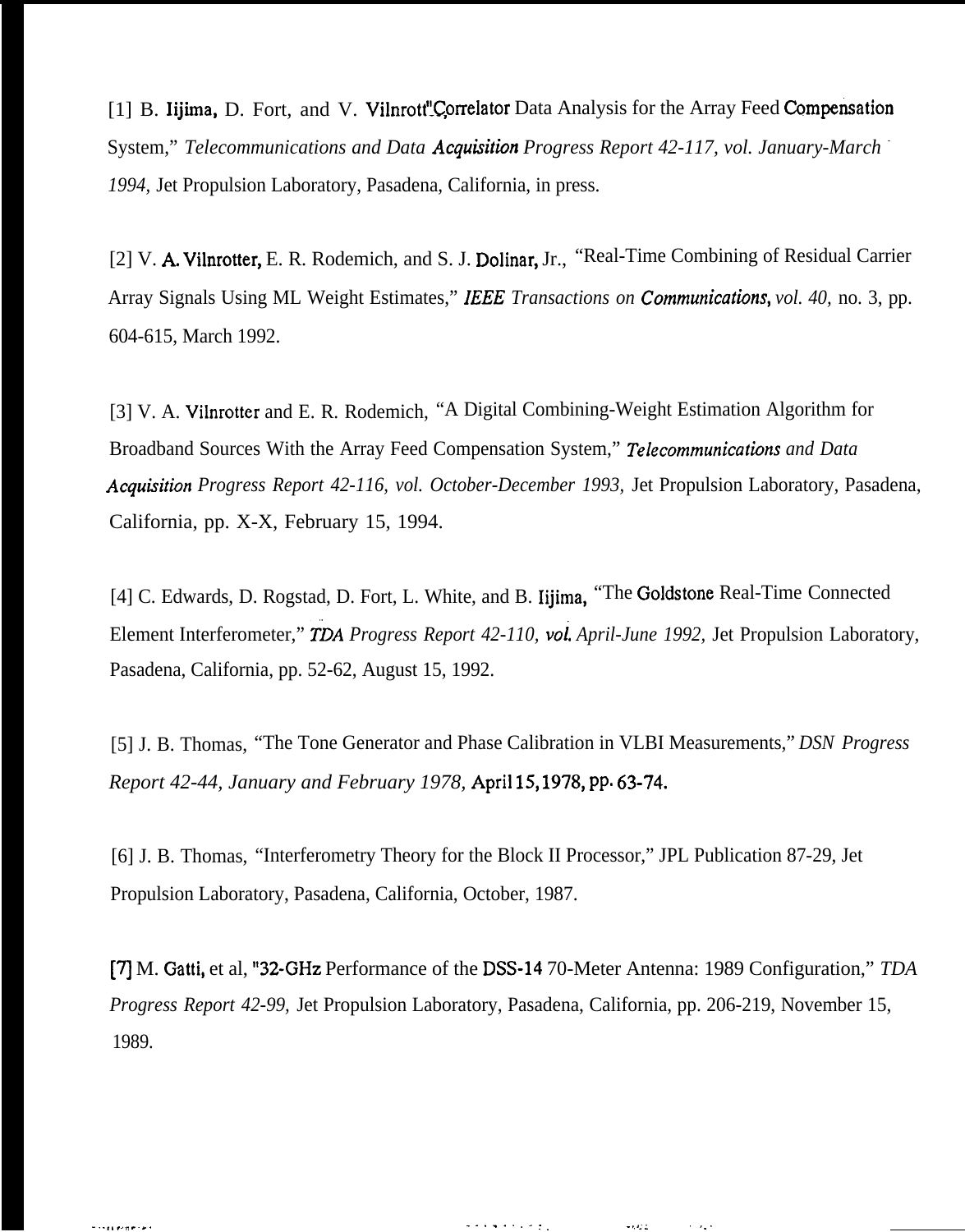[8] S. T. Lowe, "Theory of Post-Block II VLBI Observable Extraction," JPL Publication 92-7, Jet Propulsion Laboratory, Pasadena, California, July 15, 1992.

**A BASIC STAR** 

 $\sim 100$  $\sim$   $\sim$  وفدوخ

 $\mathbf{v}$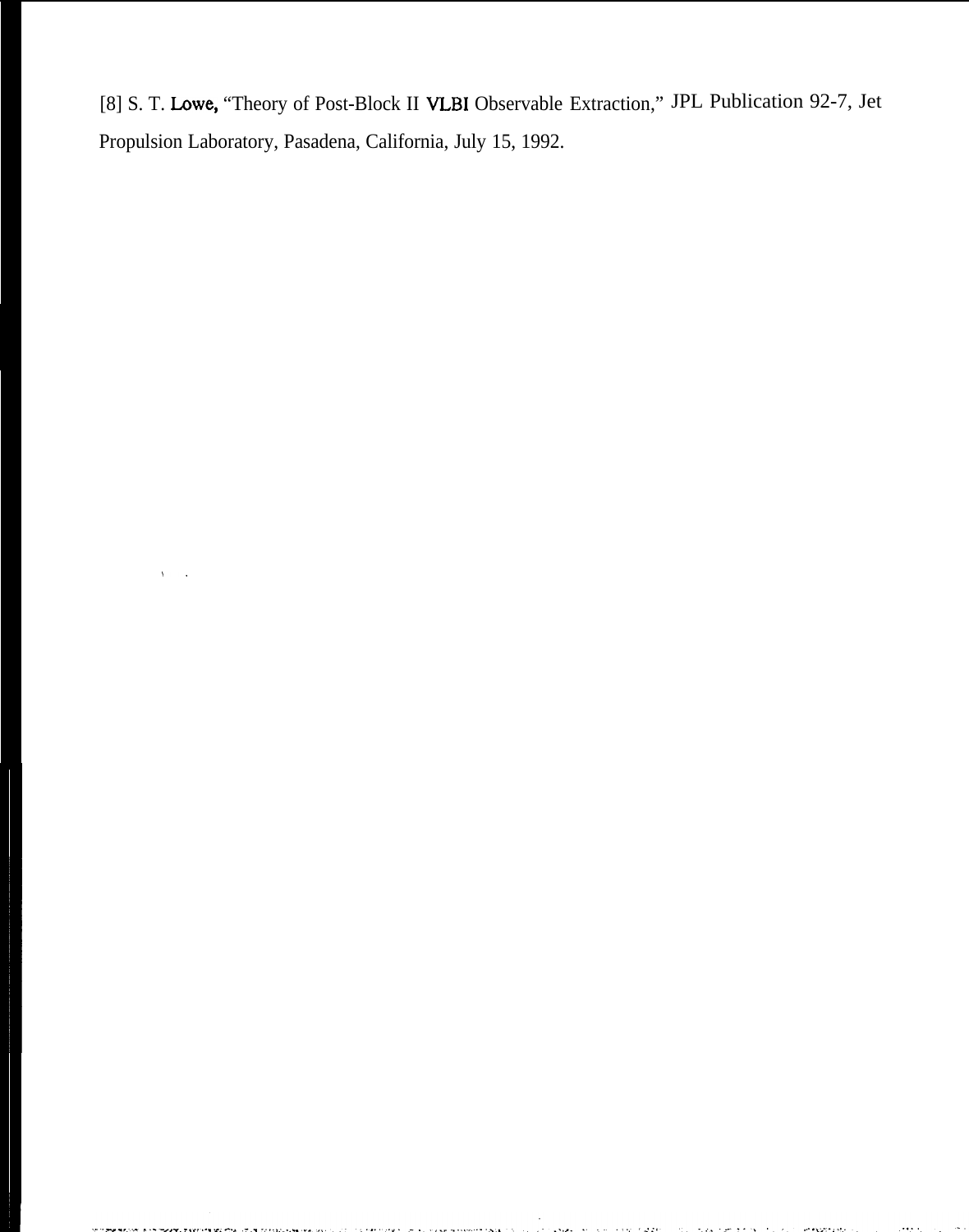**6485-36447u** 

Figure 1. Efficiency of DSN Antennas a K<sub>a</sub>-band

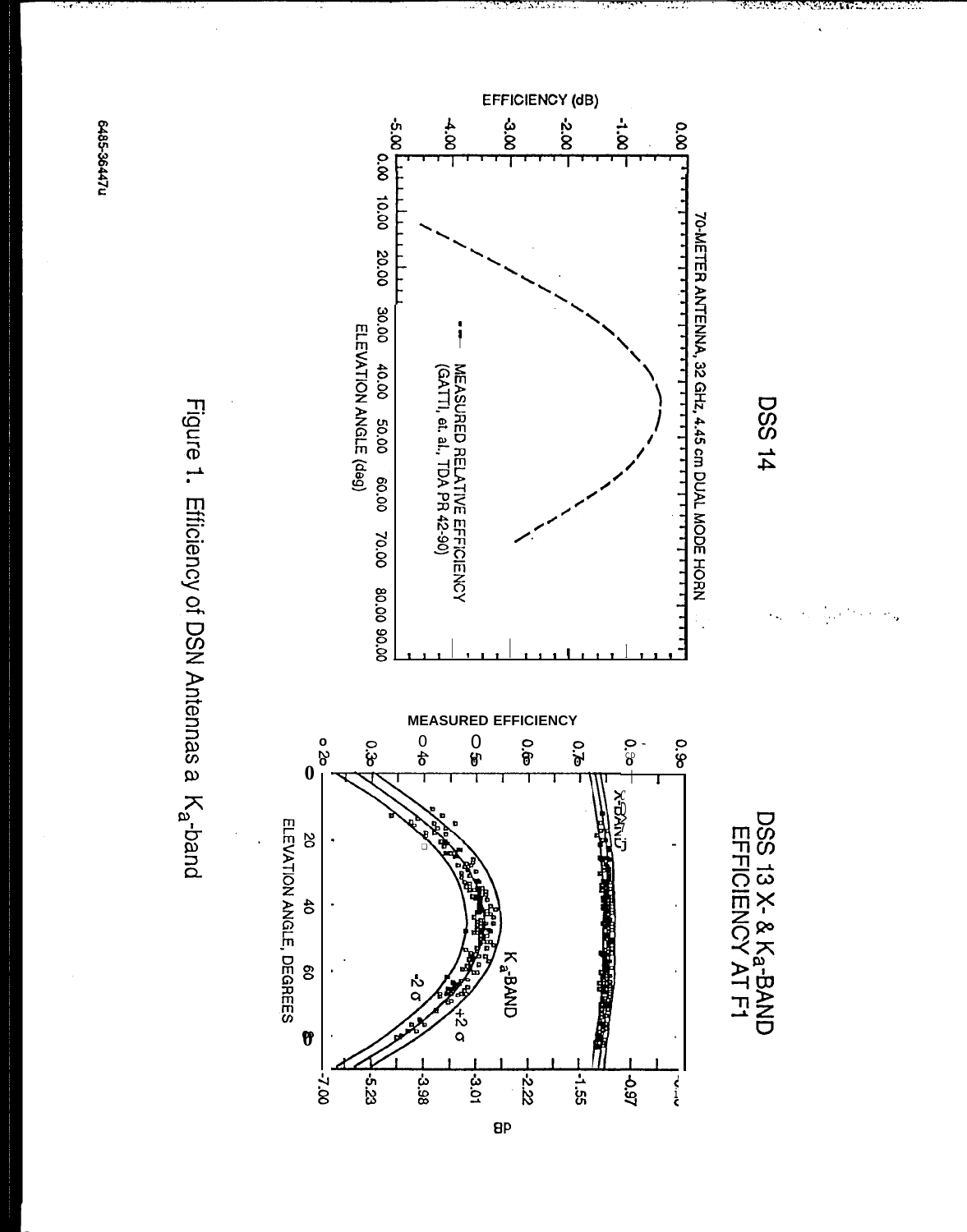

Figure 2. 34-Meter Beam Waveguide Antenna

6485-36448u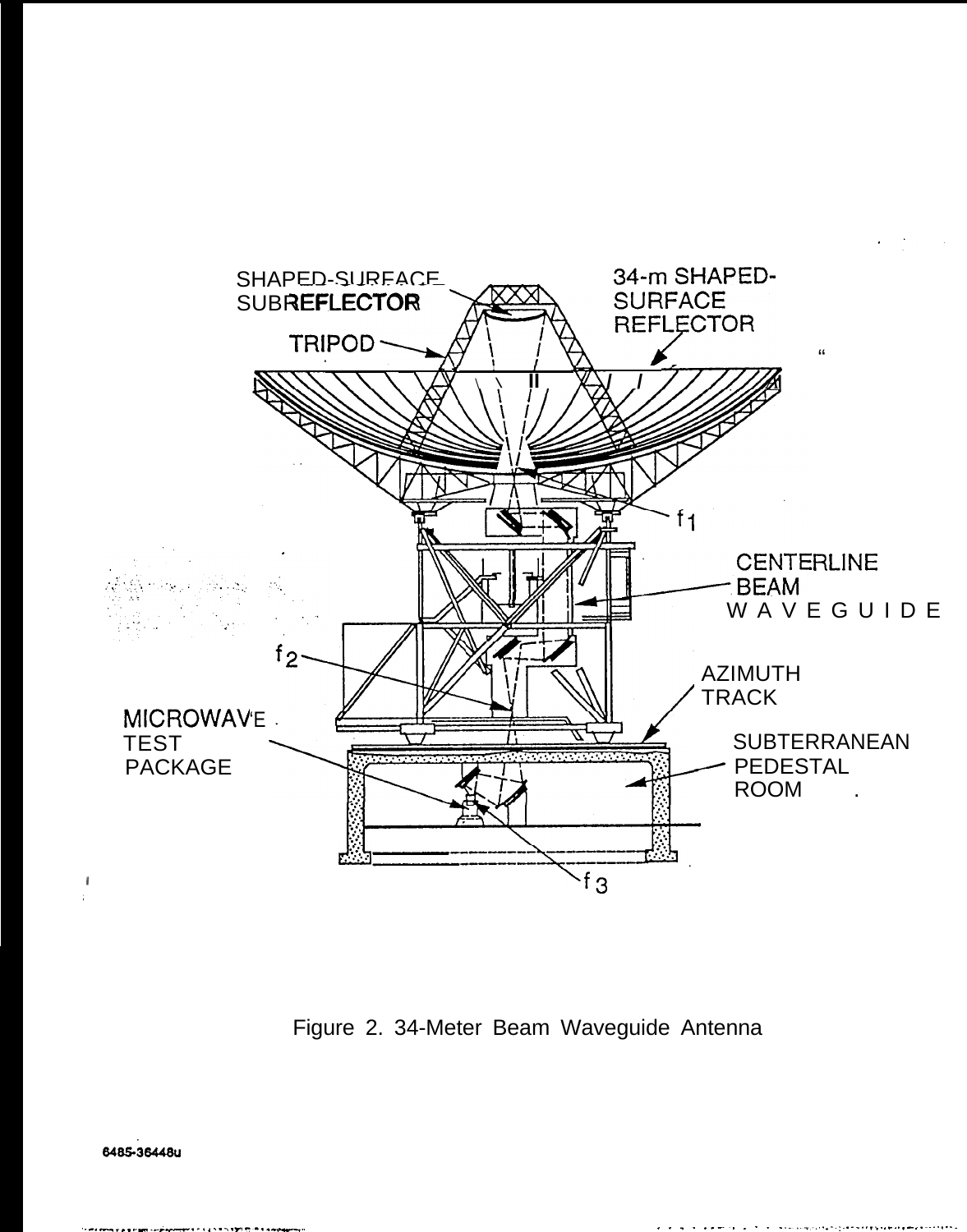



**PG192-3844911**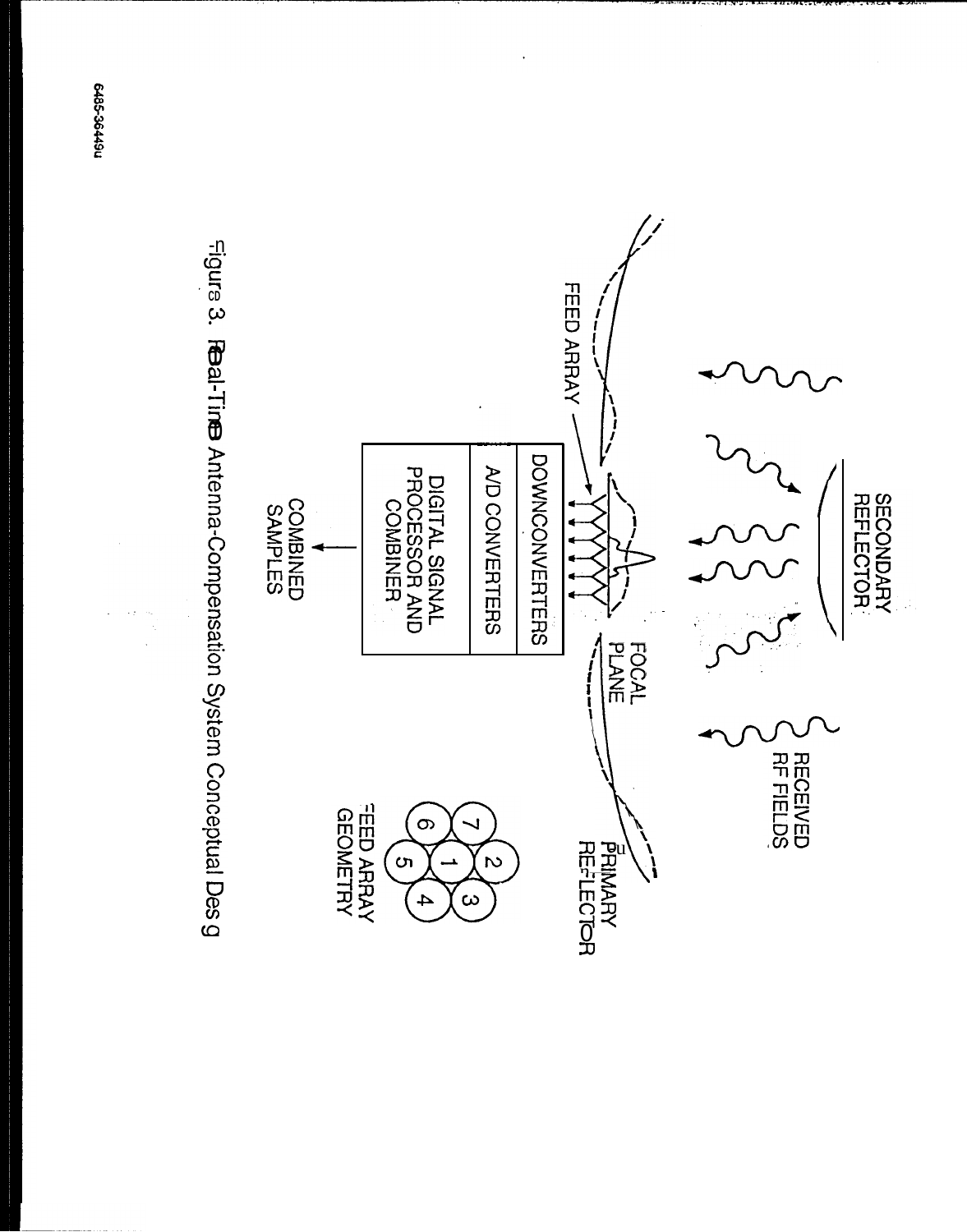

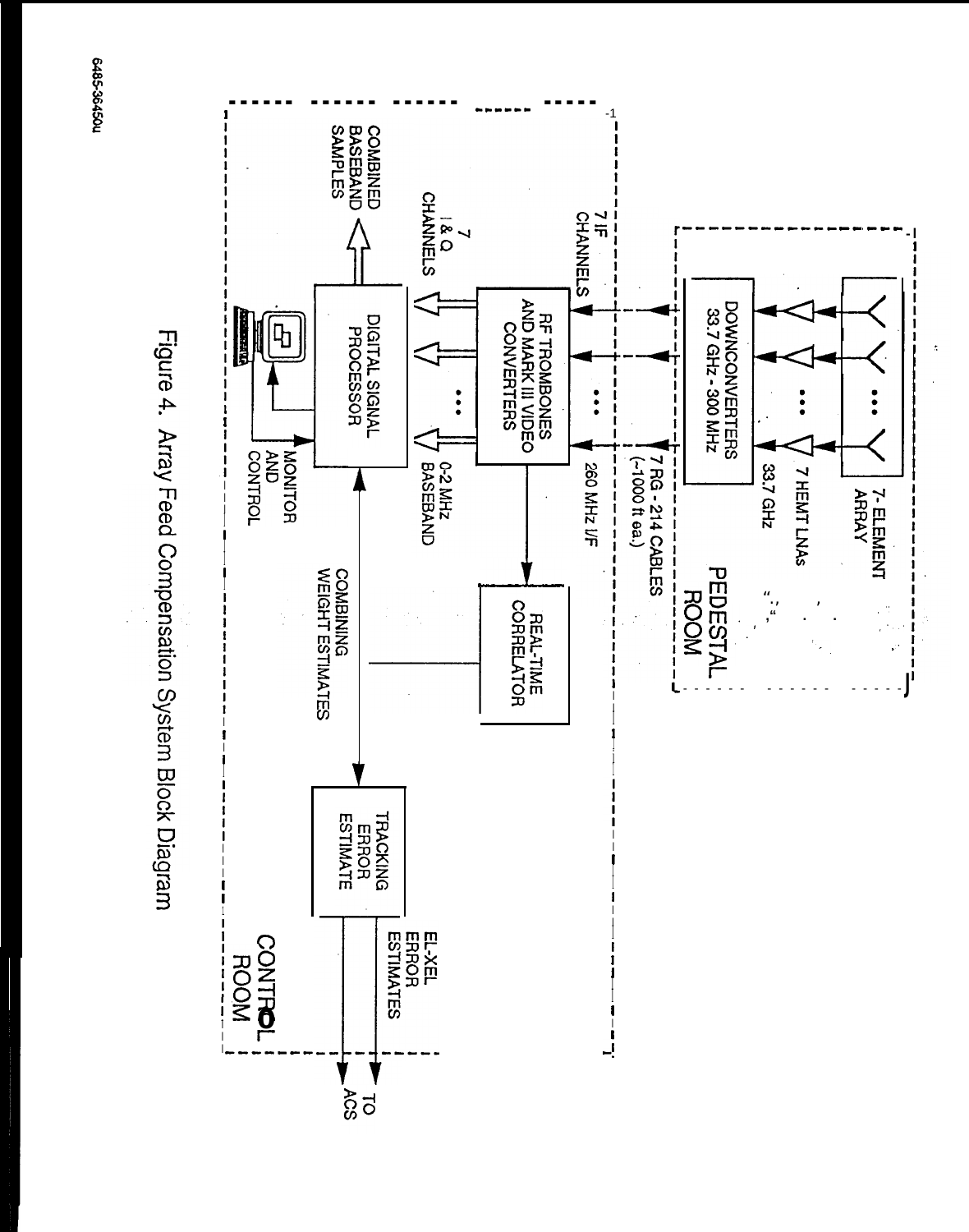

Figure 5. SNR of Combined Channel Estima,ed by Sum of SNR-S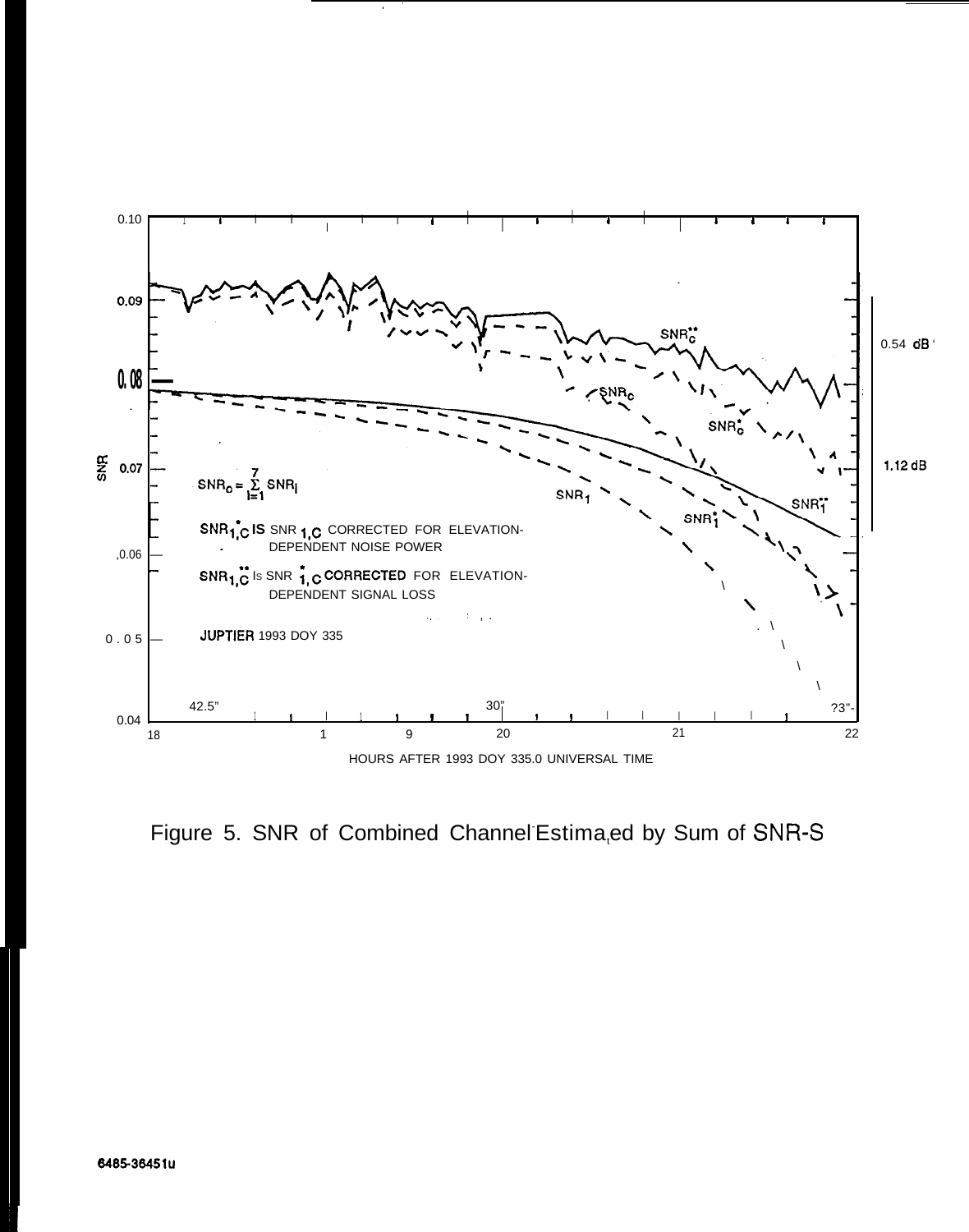

 $\frac{1}{2}$ 

USING CENTER HORN OF ARRAY FEED W/O ATMOSPHERE<br>DATA TAKEN ON MARCH 4, 1993 USING VENUS



Figure 6. Preliminary Array Feed Combining System Efficiency Estimates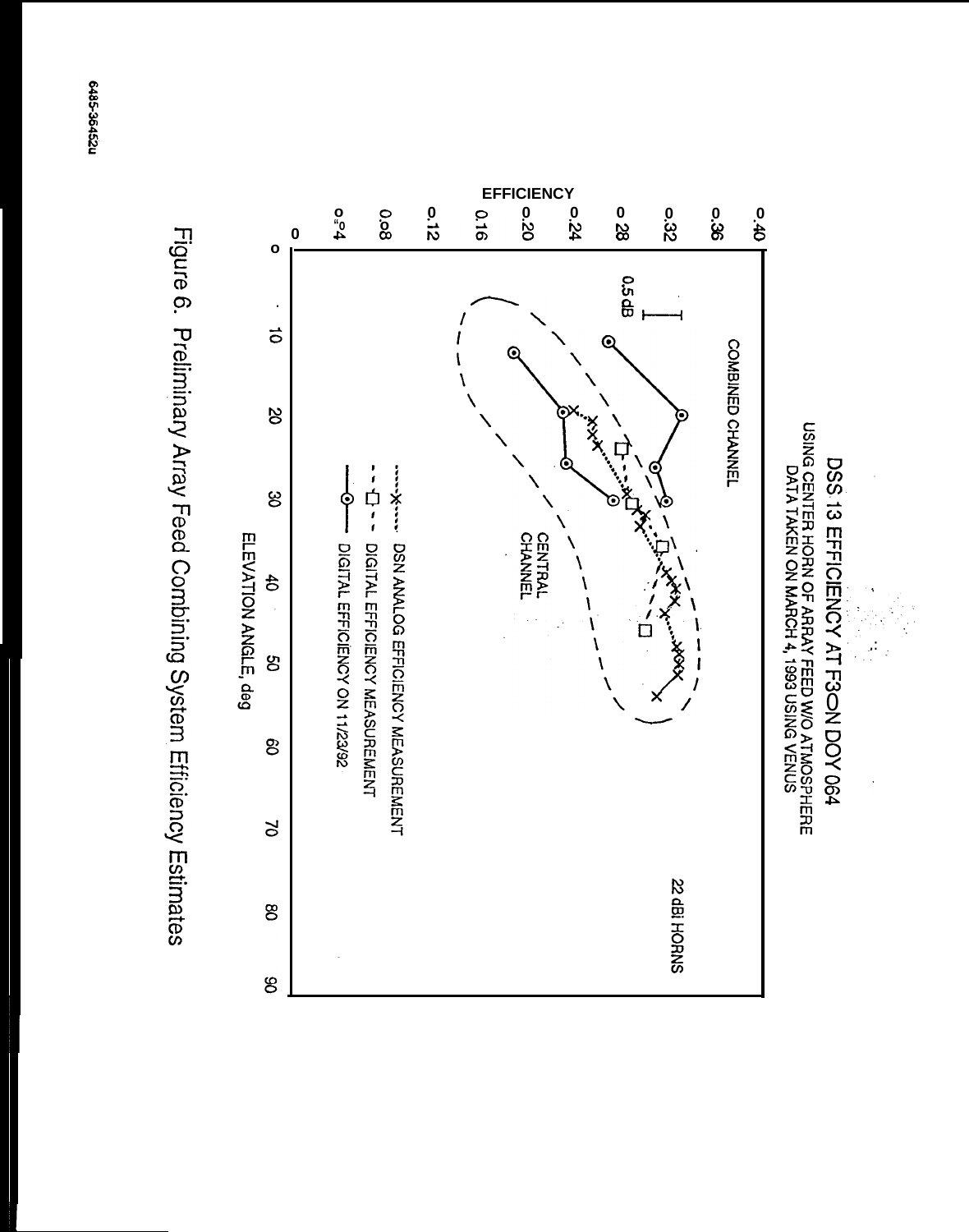

 $\tilde{\mathbf{r}}$ 

Figure 7a. Pointing Error Estimato<br>Block Diagram



Figure 7b. Estimating Source Deviation<br>from Boresight (θ, φ)